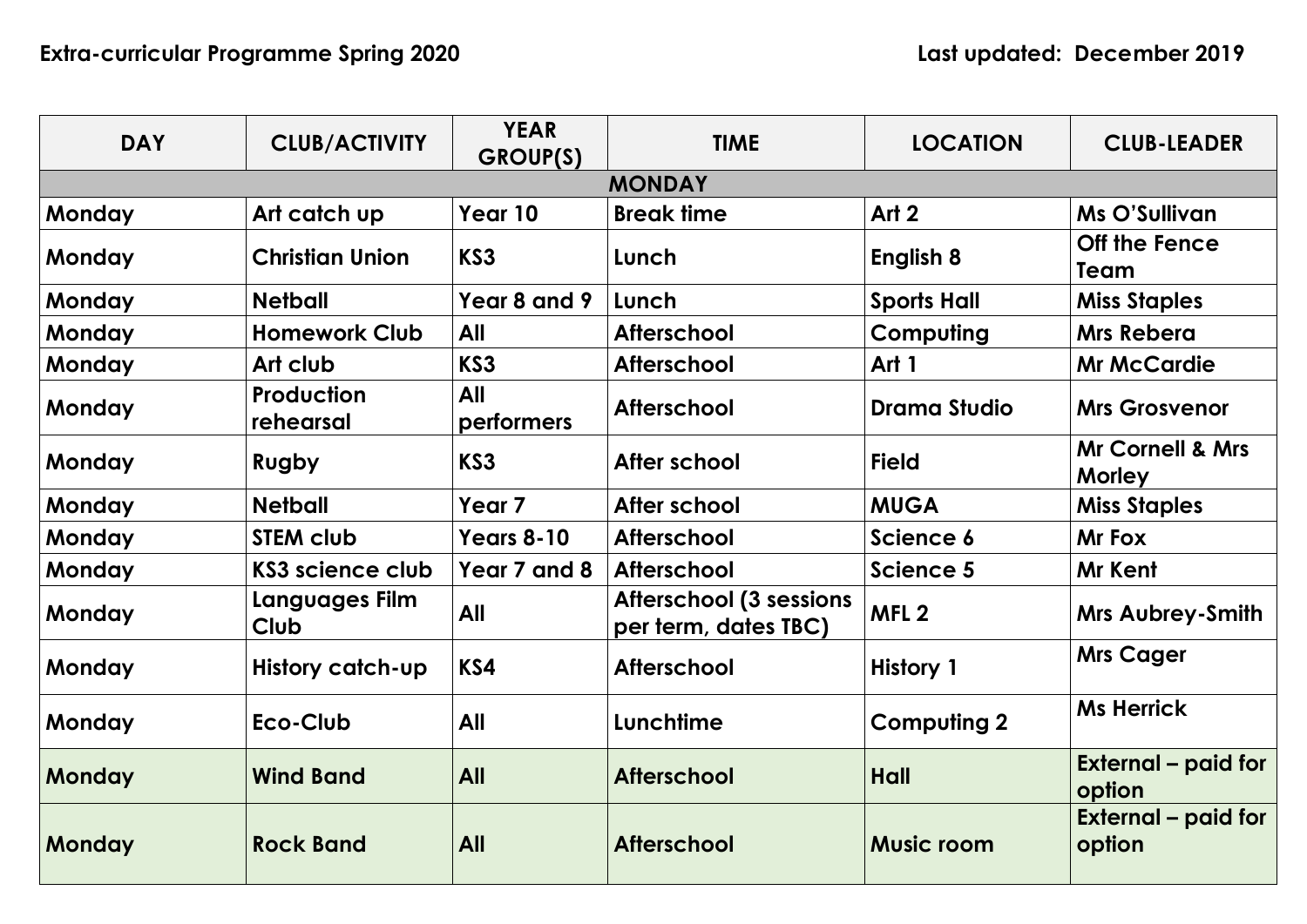| <b>TUESDAY</b>   |                                    |                                      |                      |                       |                                                               |  |  |
|------------------|------------------------------------|--------------------------------------|----------------------|-----------------------|---------------------------------------------------------------|--|--|
| <b>Tuesday</b>   | <b>Choir</b>                       | All                                  | Lunch                | <b>Music 1</b>        | <b>Mrs Brennan</b>                                            |  |  |
| <b>Tuesday</b>   | <b>KS4 Verve</b><br>Hangout        | KS4                                  | Lunch                | English 8             | <b>City Coast Team</b>                                        |  |  |
| <b>Tuesday</b>   | <b>Homework Club</b>               | <b>All</b>                           | <b>Afterschool</b>   | Computing             | Rotational                                                    |  |  |
| <b>Tuesday</b>   | Inter-house sports                 | <b>All</b>                           | Lunch                | <b>Sports hall</b>    | <b>Mr Cornell (details</b><br>will be sent via<br>your tutor) |  |  |
| <b>Tuesday</b>   | <b>Basketball</b>                  | <b>All (20</b><br>student limit)     | <b>Afterschool</b>   | Meet on<br>playground | <b>External – paid for</b><br>option                          |  |  |
| <b>Tuesday</b>   | Dance                              | <b>All (30</b><br>students<br>limit) | <b>Afterschool</b>   | Hall                  | <b>External – paid for</b><br>option                          |  |  |
| <b>WEDNESDAY</b> |                                    |                                      |                      |                       |                                                               |  |  |
| Wednesday        | <b>Handball</b>                    | All                                  | <b>Before school</b> | <b>Sports Hall</b>    | Miss Staples/ Mr<br><b>Cornell</b>                            |  |  |
| Wednesday        | Girls' Futsal                      | KS3                                  | Lunch                | <b>Sports Hall</b>    | <b>Mr Cornell</b>                                             |  |  |
| Wednesday        | <b>Orchestra</b>                   | All                                  | Lunch                | <b>Music 1</b>        | <b>Mrs Brennan</b>                                            |  |  |
| Wednesday        | <b>SEN Homework</b><br><b>Club</b> | <b>Invite Only</b>                   | <b>Afterschool</b>   | Plus 1                | <b>Ms Clarke</b>                                              |  |  |
| Wednesday        | Science clinic                     | Year 10 and<br>11                    | <b>Afterschool</b>   | Science 3             | <b>Mrs Crosbie</b>                                            |  |  |
| Wednesday        | <b>Media studies</b>               | Year 10                              | <b>Afterschool</b>   | <b>Computing 2</b>    | <b>Miss Lowney</b>                                            |  |  |
| Wednesday        | <b>Football</b>                    | All (32<br><b>students</b><br>limit) | <b>Afterschool</b>   | Meet on<br>playground | <b>External – paid for</b><br>option                          |  |  |